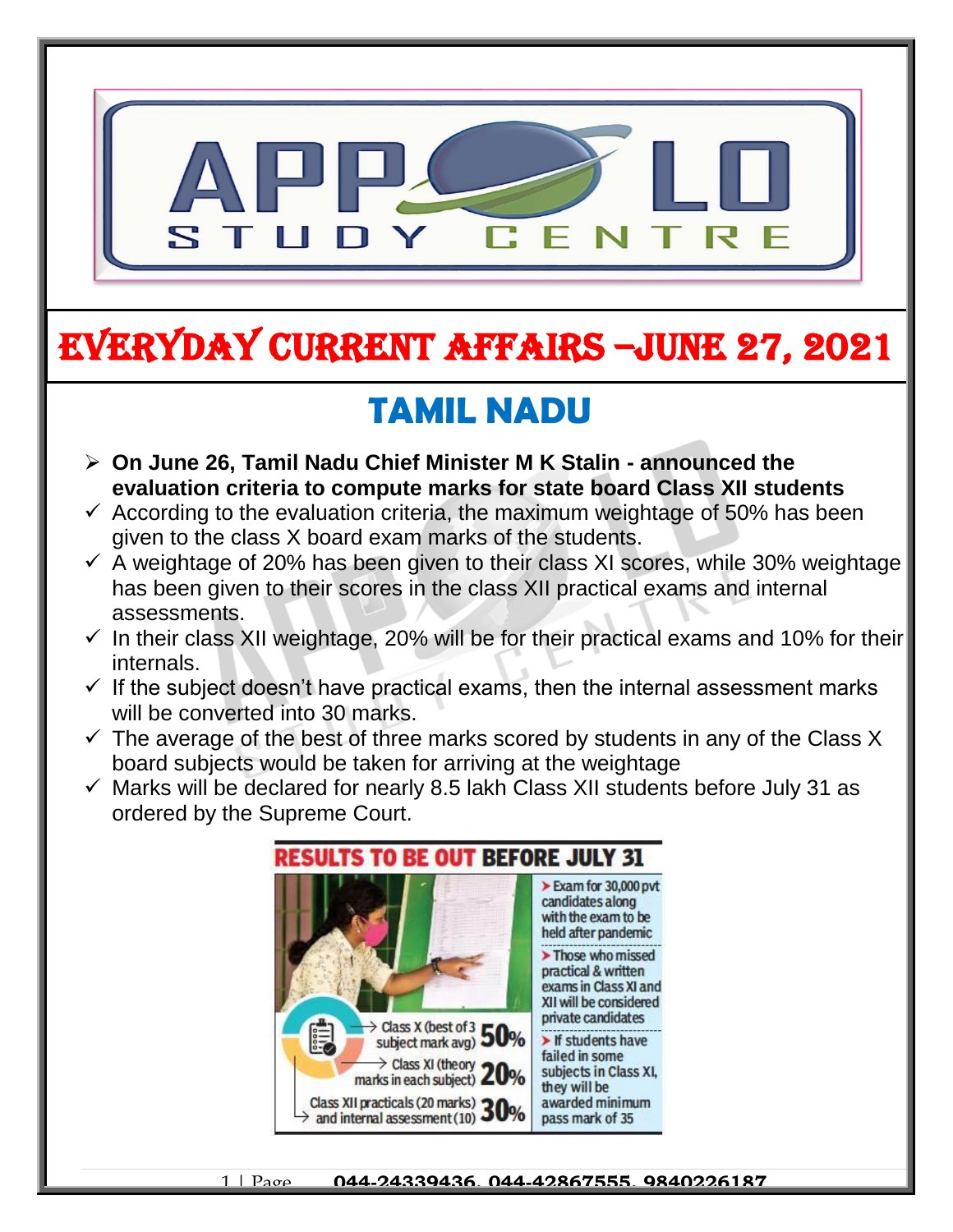- $\checkmark$  The evaluation method announced by TN is different from that of the CBSE which gave almost equal weightage to Class X, XI exams and XII preboard tests (30:30:40).
- $\checkmark$  The formula was fixed based on the report submitted by a10-member committee comprising officials including the Principal Secretary of the Department of Higher Education, the Vice Chancellor of Madras University and the headmasters of schools
- $\checkmark$  The state board would conduct a separate exam for private candidates after the Covid-19 pandemic subsides.
- $\checkmark$  Students who are unhappy with their results based on this evaluation criteria will be given a chance to take up the board exams again at a later date for their final marks
- $\checkmark$  The government had earlier announced cancellation of exams to the Plus Two board for 2020-2021 due to the covid-19 pandemic.
- **On June 26, Chief Minister M K Stalin - announced a cash reward of ₹3 crore for sportspersons from Tamil Nadu who win gold medal at the upcoming Tokyo Olympics.**
- He also announced a cash award of ₹2 crore for those winning silver and ₹1 crore for bronze medallists at the marquee event next month.
- $\checkmark$  The government had been running a scheme to give sports equipment worth  $\checkmark$ 10 lakh and pay tournament travel cost to sportspersons who won at international and national competitions.
- For sportspersons taking part at international events, ₹25 lakh was being given by the Government
- $\checkmark$  The 2020 Summer Olympics is scheduled to be held from July 23 to August 8, 2021 in Japan after it was postponed last year due to the Covid-19 pandemic.
- $\checkmark$  Nethra Kumanan, Varun Thakkar and K C Ganapathy (sailing), G Sathiyan and A Sharath Kamal (table tennis), C A Bhavani Devi (fencing) and paralympian T Mariappan have qualified for the quadrennial games from Tamil Nadu.

### **STATES**

- **Assam government – gets 2 new national parks, taking the total number of protected areas to 7 in the state**
- $\checkmark$  The two new national parks are Dihing Patkai and Raimona.
- $\checkmark$  Assam already has five national parks—Kaziranga, Manas, Dibru-Saikhowa, Nameri and Rajiv Gandhi Orang National Park.
- $\checkmark$  Among them, Kaziranga & Manas are UNESCO World Heritage Sites, while Kaziranga, Manas, Nameri and Orang are tiger reserves.
- $\checkmark$  With this, Assam will have the third highest numbers of national parks in the country after Madhya Pradesh (12) and Andaman and Nicobar Islands (9)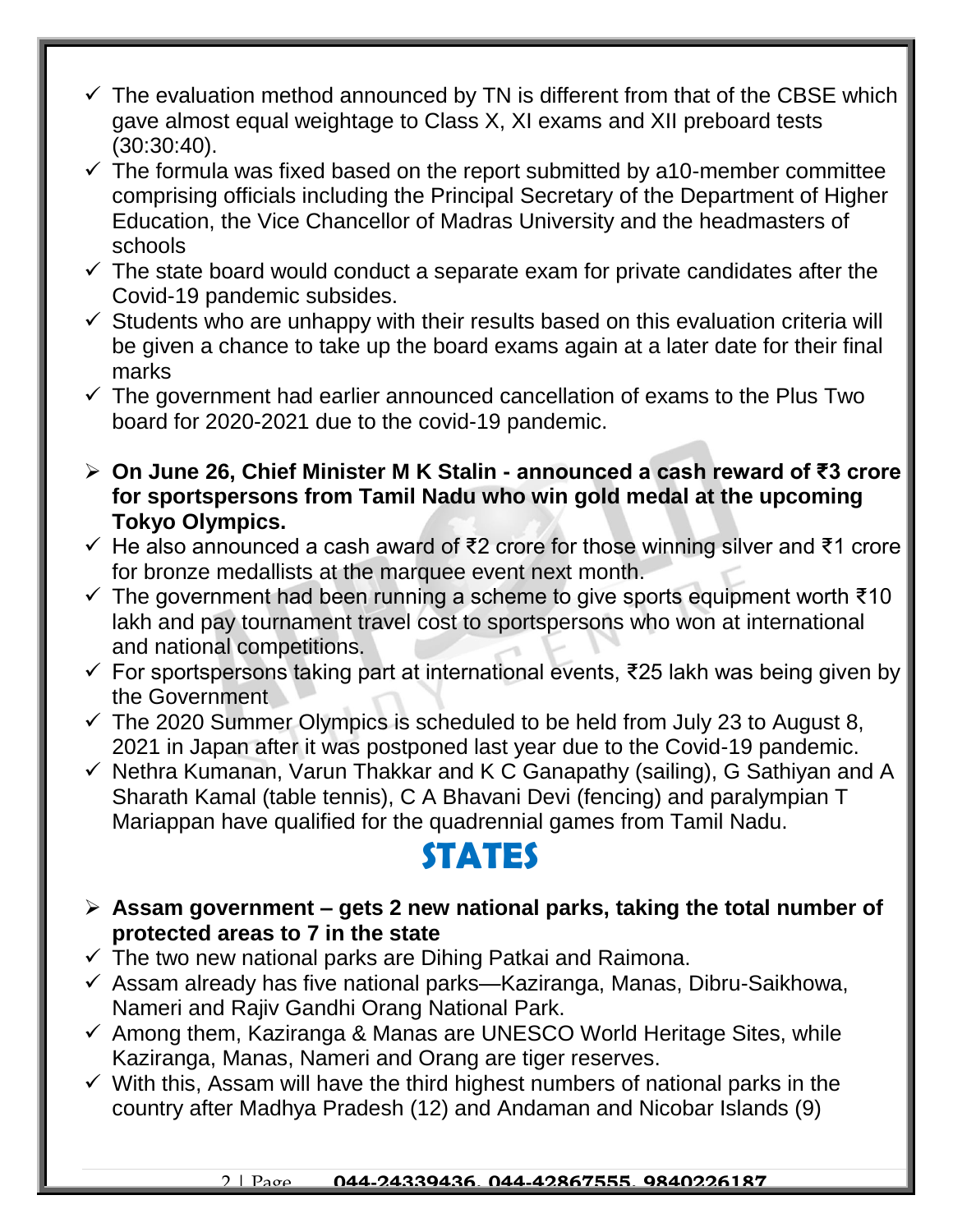- $\checkmark$  Raimona national park, spreading across 422 sqkm, is located in Kokrajhar district of the Bodoland Territorial Region (BTR) in lower Assam
- $\checkmark$  Raimona is home to elephants, tigers, golden langurs, clouded leopard, wild buffalo, spotted deer, over 150 species of butterflies, 170 species of birds including the white bellied heron and nearly 380 species of plants.
- $\checkmark$  Located in Tinsukia and Dibrugarh districts in upper Assam, the Dihing Patkai national park is spread over 234 sq km.
- $\checkmark$  Known earlier as the Dihing Patkai rain forest, it used to have an area of 111 sq km and was considered the "last remaining stretches" of the Assam Valley tropical wet evergreen forests.
- $\checkmark$  Till date, 47 mammal species including tiger, 47 reptile species and 310 species of butterflies have been recorded in Dihing Patkai

### **NATIONAL**

- **The road transport ministry - has extended the deadline for the mandatory installation of airbags for front seat passengers in the existing car models by four months.**
- $\checkmark$  Accordingly, the car manufacturers will have to comply with the norms for all the existing models from December 31, 2021 as against the earlier deadline of August 31, 2021
- $\checkmark$  The relaxation has been made considering the pandemic situation since the manufacturers need to make some changes in their production line.
- $\checkmark$  Till now, only driver-side airbag was compulsory in all cars in the country.
- $\checkmark$  The Ministry of Road Transport and Highways had proposed to make dual front airbags compulsory in December, 2019 and had issued a draft notification to amend the Central Motor Vehicles Rules (CMVR).
- $\checkmark$  As per the notification, all new models sold in India from 1 April 2021 will come equipped with driver and co-driver (front passenger) airbags as standard.
- $\checkmark$  Earlier, from July 1, 2019, the government had made having an airbag mandatory for the driver's seat in all cars
- $\checkmark$  In another move, the ministry has also allowed increase in the height of heavy goods carrying vehicles to 4.75 metres only for transporting "indivisible load"
- $\checkmark$  The announcement comes as a big relief for glass and steel transporters
- **Union Minister for Law & Justice, Communications and Electronics & IT, Ravi Shankar Prasad - launched a e-filing portal of Income Tax Appellate Tribunal (ITAT) called 'itat e-dwar' on June 25, 2021**
- $\checkmark$  The e-portal will enable online filing of appeals, miscellaneous applications and documents by various stakeholders through electronic means
- $\checkmark$  It would not only result in savings in the use of paper and costs but also lead to quicker disposal of cases.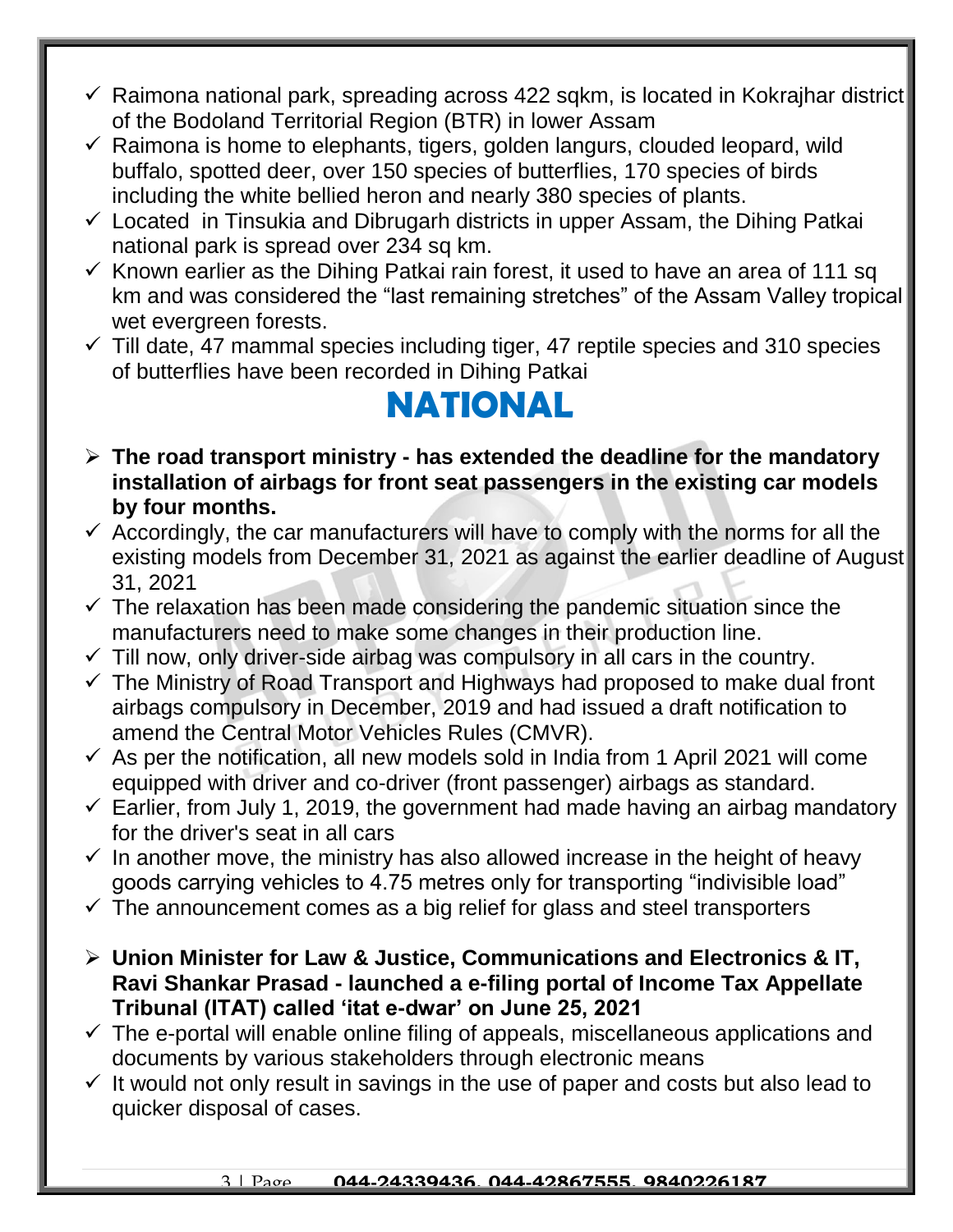- $\checkmark$  The launch of the portal will enhance the accessibility, accountability and transparency in the working process of the ITAT.
- $\checkmark$  The launching event was attended by the functionaries of ITAT from all the 28 stations, members of various bar associations, the officers of the income tax department, chartered accountants, taxpayers and other legal luminaries in the field of tax, from across the country.
- **India's largest power utility, NTPC Ltd - has become a signatory of the prestigious UN Global Compact's CEO Water Mandate.**
- $\checkmark$  The CEO Water Mandate is a UN Global Compact initiative that seeks the commitment and efforts of companies to improvise their water and sanitation agendas as part of long-term Sustainable Development Goals.
- $\checkmark$  The CEO Water Mandate is designed to assist companies in the development, implementation, and disclosure of comprehensive water strategies and policies.
- $\checkmark$  It also provides a platform for companies to colloborate with like-minded businesses, UN agencies, public authorities, civil society organisations, and other key stakeholders.
- $\checkmark$  NTPC is India's largest power utility, functioning under Ministry of Power
- $\checkmark$  It has already taken a series of measures across its plant locations on achieving effective water management.
- $\checkmark$  It adopts the concept of 3Rs (reduce, reuse, recycle) for water conservation and management
- **The Thiruvananthapuram-based Vikram Sarabhai Space Centre (VSSC) of Indian Space Research Organisation (ISRO) - has developed three different types of ventilators and an oxygen concentrator**
- $\checkmark$  The 3 ventilators have been named as Prana, VaU and Svasta while oxygen concentrator has been named as Shwaas
- $\checkmark$  Prana is designed to deliver respiratory gas to the patient by automated compression of an Ambu bag
- $\checkmark$  Svasta is designed to work without electric power, while the VaU is a low-cost ventilator equivalent to commercially available high-end ventilators.
- $\checkmark$  Shwaas is capable of supplying 10 litre enriched oxygen per minute, adequate for two patients at a time
- $\checkmark$  It enhances the oxygen gas content by selectively separating the nitrogen gas from ambient air through Pressure Swing Adsorption (PSA) method, which is commonly used for production of oxygen from air
- Likely to be priced around ₹1 lakh, the ventilators developed by the ISRO were cost effective and easy to handle
- $\checkmark$  The mini conventional ventilators that are available in the country are currently priced around ₹5 lakh.
- $\checkmark$  Technology transfer will be done for the commercial production of these three ventilators and the oxygen concentrator soon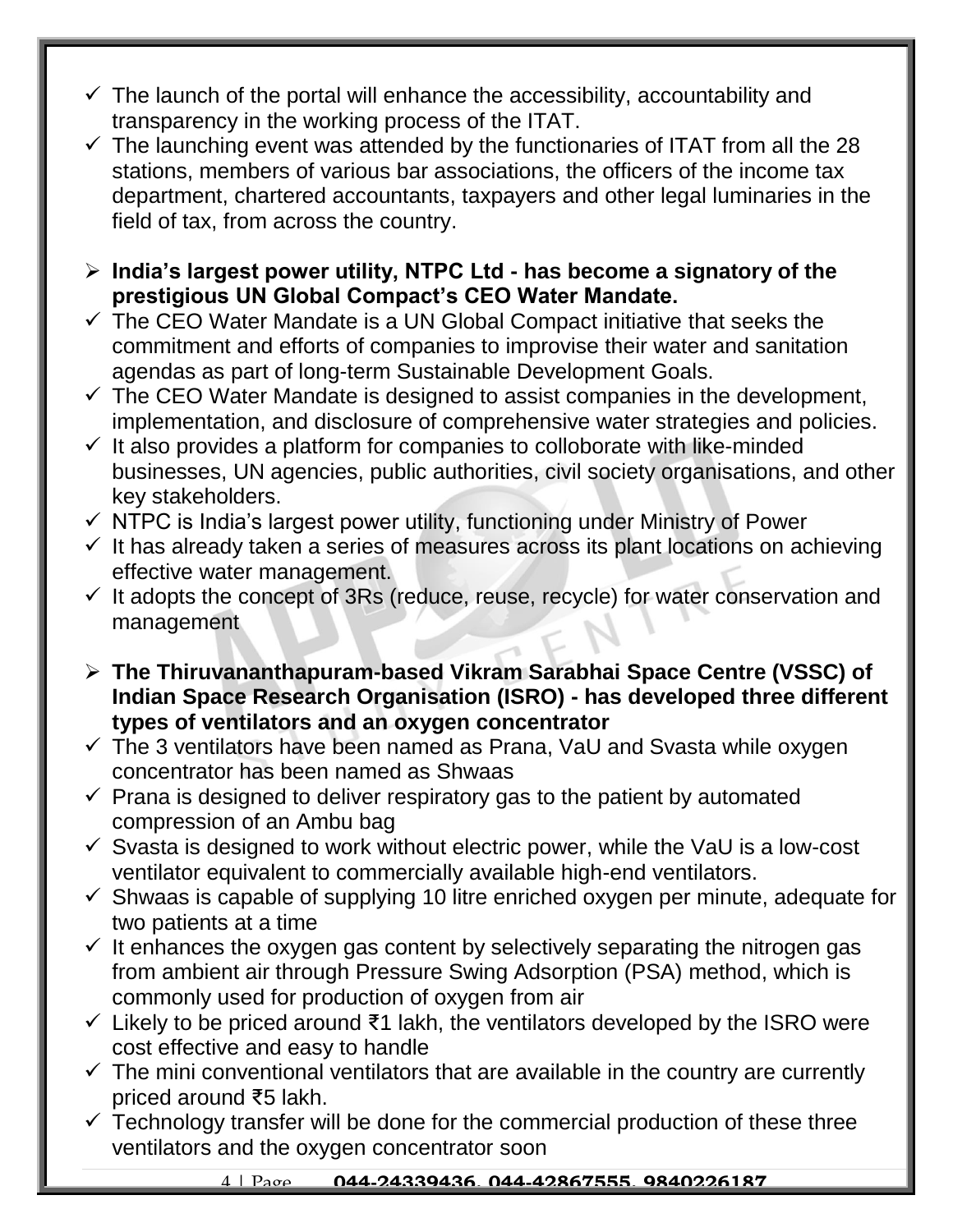- **The World Bank - has recently approved a \$500 million program to strengthen performance of the MSME's in India**
- $\checkmark$  The new program is called 'Raising and Accelerating Micro, Small and Medium Enterprise Performance' (RAMP)
- $\checkmark$  It seeks to raise improvement in the performance of 5.55 lakh MSMEs in the country
- $\checkmark$  The program is likely to mobilise financing of \$15.5 billion as part of the government's \$3.4 billion MSME Competitiveness – A post-Covid Resilience and Recovery Programme (MCRRP).
- $\checkmark$  This is the World Bank's second programme launched in the country during the pandemic
- $\checkmark$  The World Bank made its first assistance with the \$750 million MSME Emergency Response Program to help Covid-hit MSMEs, which got approved in July 2020
- $\checkmark$  Under last year's MSME Emergency Response Program, 5 million MSMEs have been provided grant from the government programme
- $\checkmark$  The \$500 million loan from the International Bank for Reconstruction and Development (IBRD) has a maturity of 18.5 years including a 5.5-year grace period.
- $\checkmark$  In addition to national level activities, the program will initiate targeted activities in five "first mover" states – Gujarat, Maharashtra, Punjab, Rajasthan, and Tamil Nadu

# **INDIA AND OTHER COUNTRIES**

- **Denmark - has signed the International Solar Alliance Framework Agreement (ISA FA) and Instrument of Ratification with India recently on June 22**
- $\checkmark$  With this, Denmark has become the first country to ratify International Solar Alliance Framework Agreement (ISA FA) after amendments entered into force on January 8, 2021.
- $\checkmark$  ISA is an alliance of 121 countries, most of them being sunshine countries which lie either completely or partly between the Tropic of Cancer and the Tropic of Capricorn.
- $\checkmark$  The ISA was established with the objective of working for efficient consumption of solar energy in a bid to reduce dependence on fossil fuels.
- $\checkmark$  The initiative was first proposed by Indian Prime Minister Narendra Modi in his speech in November 2015 at Wembley Stadium.
- $\checkmark$  ISA FA was opened for signatures in Marrakech, Morocco in November 2016.

### **CONFERENCES & SUMMITS**

 **Union Minister for Finance & Corporate Affairs, Nirmala Sitharaman participated in the Global Investors Roundtable organised by the US-India**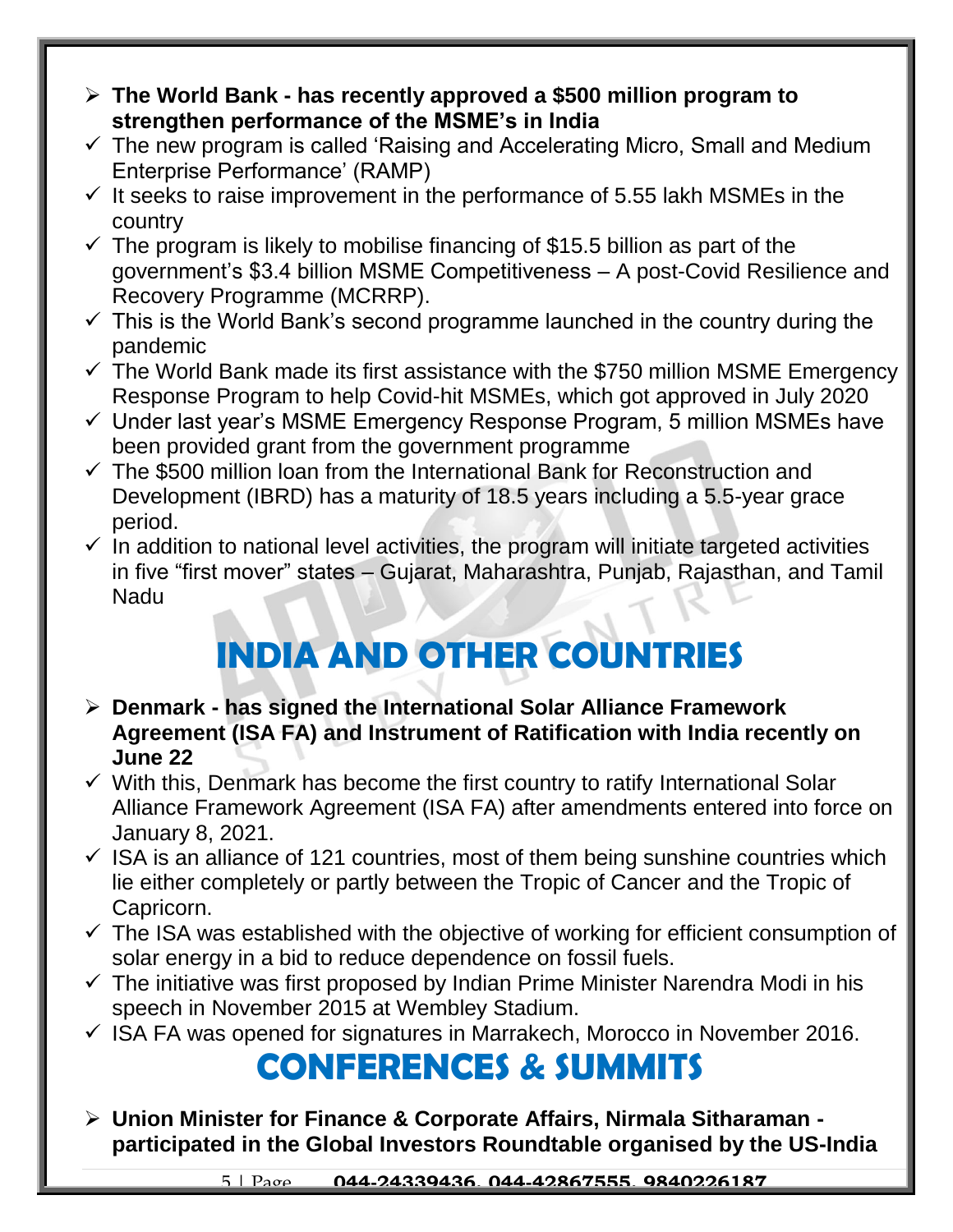**Strategic Partnership Forum (USISPF) through video conferencing on June 24, 2021**



- $\checkmark$  The event witnessed participation from some of the largest foreign investors, including Mastercard, MetLife, Prudential, Air Products, Dell, SoftBank and Warburg Pincus amongst others.
- $\checkmark$  During the interaction, the investors discussed potential investment opportunities and on the role of ongoing policy reforms that will enable greater Ease-of-Doing-Business in India.
- $\checkmark$  In her concluding remarks, the FM spoke about going ahead with an overall vision to build a self-reliant modern India driven by 5 "I's" - Intent, Inclusion, Investment, Infrastructure and Innovation
- $\checkmark$  The US-India Strategic Partnership Forum (USISPF) is a non-profit organization, which was set up in 2017
- $\checkmark$  The primary objective of USISPF is to strengthen the India-US bilateral and strategic partnership
- $\checkmark$  It seeks to discuss policy decisions in the fields of economic growth, entrepreneurship, employment-creation, and innovation.

#### **DEFENCE**

 **The Defence Research and Development Organisation (DRDO) - has successfully test fired an extended range version of "Pinaka" rockets and 122mm Caliber rockets on June 24 and 25**

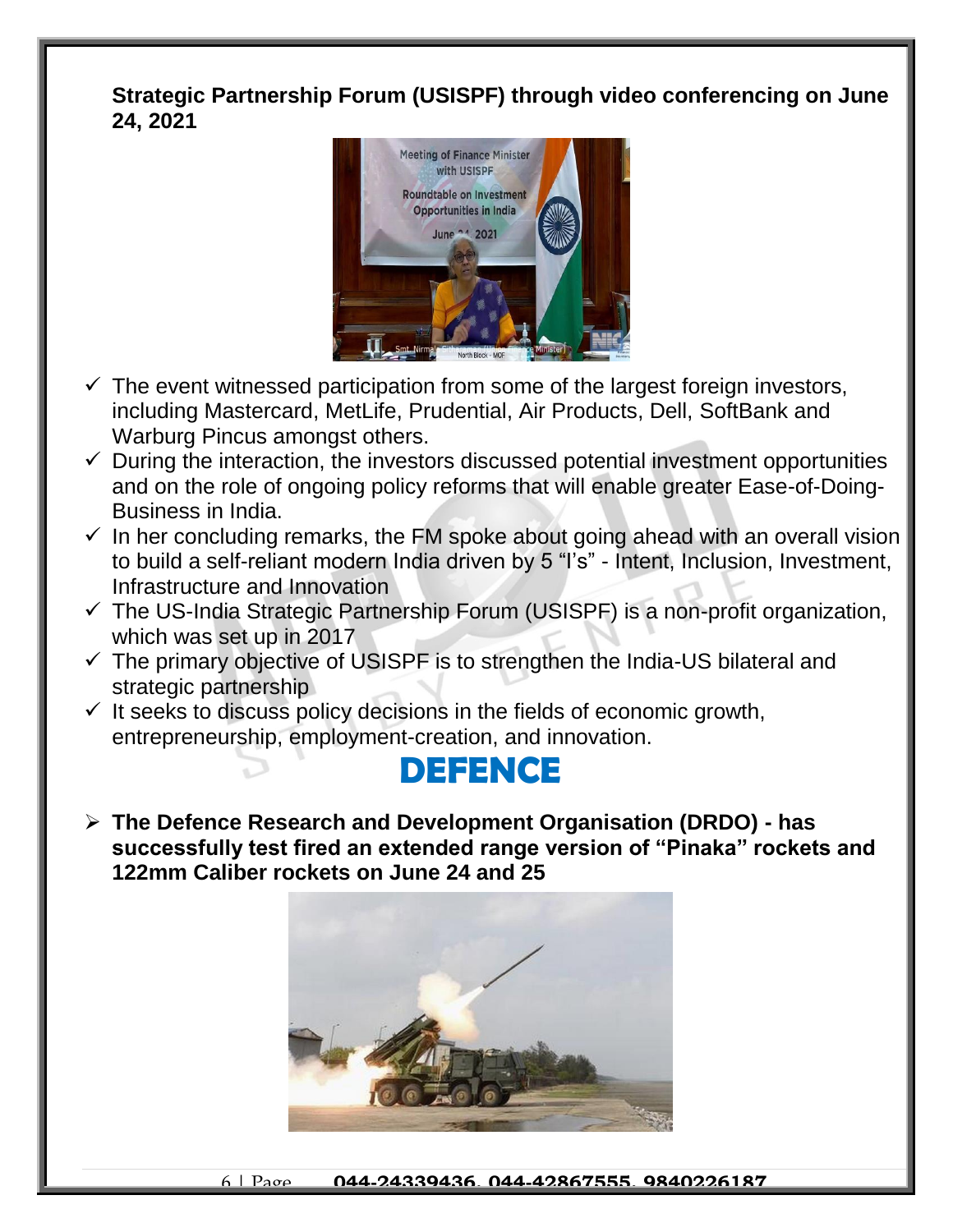- $\checkmark$  They were tested from a Multi-Barrel Rocket Launcher (MBRL) at the Integrated Test Range (ITR) in Chandipur off the coast of Odisha.
- $\checkmark$  The enhanced range version of the Pinaka Rocket System can destroy targets at distances up to 45km.
- $\checkmark$  Twenty-five enhanced Pinaka rockets and four enhanced range version of 122mm Caliber rockets were launched in quick succession against targets at different ranges
- $\checkmark$  The 122mm Caliber rockets are developed for the Indian Army and can destroy targets up to 40km
- $\checkmark$  The rocket system has been developed jointly by Armament Research and Development Establishment (ARDE) in Pune and High Energy Materials Research Laboratory (HEMRL) with manufacturing support from M/s Economic Explosives Limited in Nagpur

### **OBITUARY**

 **Professor S Kameswaran, renowned ENT surgeon and educationist (98 years)**



- $\checkmark$  Padma Shri awardee and Dr B C Roy award winner, Dr. S Kameswaran passed away in Chennai on June 26
- $\checkmark$  Chief Minister MK Stalin, Health Minister Ma Subramanian and senior DMK leaders including Duraimurugan paid their respects to the mortal remains
- $\checkmark$  Professor Kameswaran was born in 1923 and had his early education in Loyola College and Madras Medical College.
- $\checkmark$  He later got trained in the United Kingdom for his FRCS in Edinburgh and **Glasgow**
- $\checkmark$  Following that, Dr Kameswaran served as the Director of Institute of Otorhinolaryngology (ENT) at the Madras Medical College
- $\checkmark$  Dr Kameswaran was also the Director of Basic Medical Sciences at the University of Madras, Taramani campus
- $\checkmark$  He was also the surgeon for the former President of India R Venkataraman and served as a consultant to the World Health Organisation for a brief period.
- $\checkmark$  He was later a member of a three-man committee which was responsible for laying the foundation for starting the Tamil Nadu Dr MGR Medical University.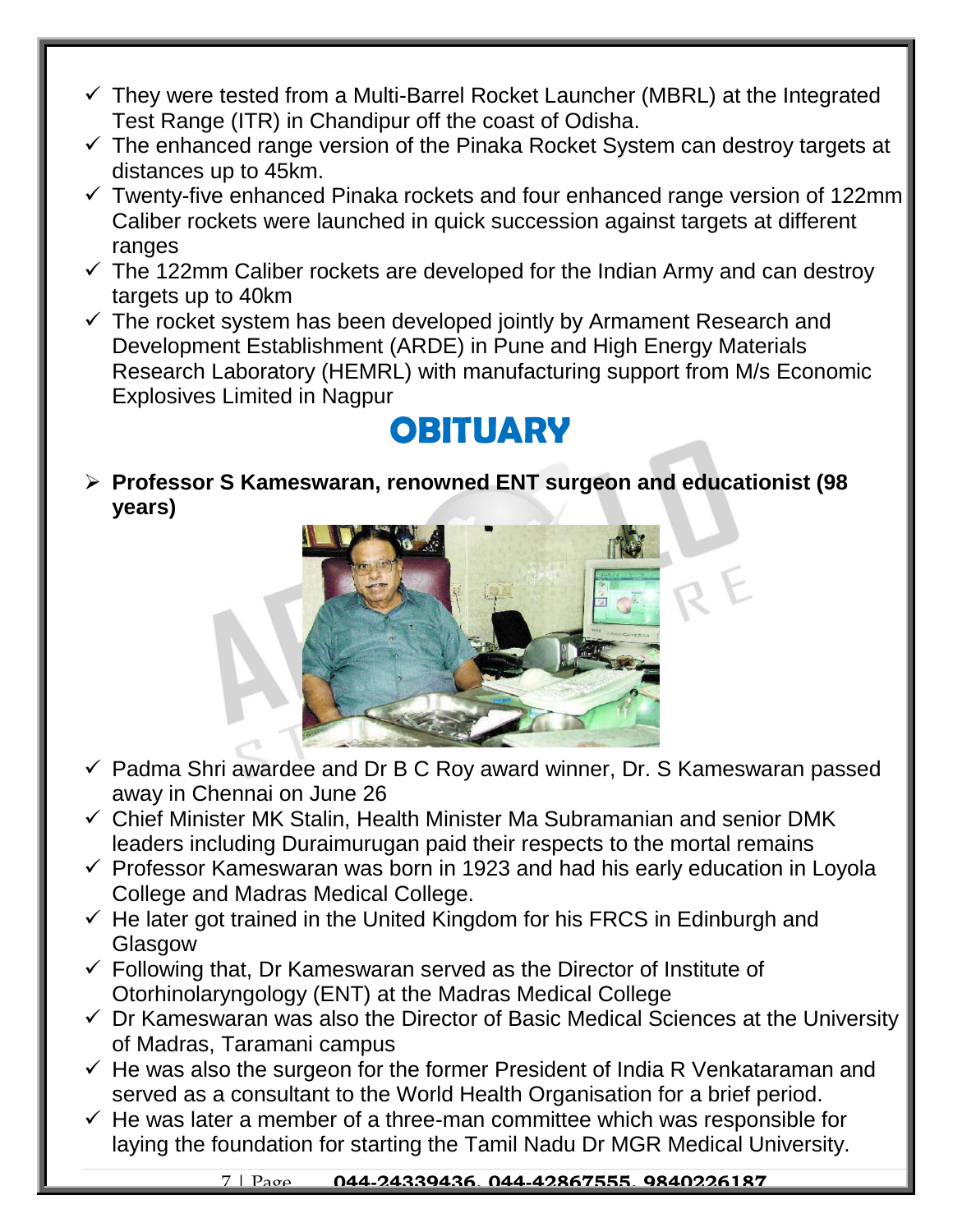- $\checkmark$  He has won numerous national and international accolades and awards.
- $\checkmark$  Prof Kameswaran's son Dr Mohan Kameswaran is himself a renowned ENT surgeon and is the managing director and chief surgeon at Madras ENT Research foundation.
- $\checkmark$  Dr Mohan Kameswaran, who is also a Padma Shri awardee, is now heading Tamil Nadu's task force committee to tackle mucormycosis (black fungus).

### **SPORTS**

 **India's Amit Panghal - was ranked as World No.1 boxer in his men's flyweight (52kg) category by the International Olympic Committee's (IOC) Boxing Task Force (BTF).**



- $\checkmark$  The ace boxer will now enter the Tokyo Olympics as the World No. 1 in his category of 52 kg
- $\checkmark$  Panghal's No. 1 ranking comes just ahead of the start of the boxing competitions (July 24-Aug 8) at the Olympics.
- $\checkmark$  Of the nine Indian boxers (both men and women) who will be participating in Tokyo Olympics, Panghal is the only one to have received the top ranking by the BTF.
- $\checkmark$  Panghal is already the reigning Asian Games champion and a silver-medallist in World Championships.
- $\checkmark$  It should be noted that in the last 15 months, this is the second time that Panghal has been ranked the World number 1.
- $\checkmark$  Ahead of the Asian Olympics qualifier in Amman, Jordan in March 2020, Panghal was ranked No. 1 by the BTF.
- $\checkmark$  Panghal becomes only the second Indian boxer to reach the top spot since Vijender Singh was ranked No. 1 in the middleweight category in 2009 after securing the World Championships bronze.
- **Star Indian archer, Abhishek Verma - created history by becoming the first man to win two World Cup gold medals in individual compound archery**
- $\checkmark$  On June 27, Verma won the gold in the men's individual compound event at the Archery World Cup Stage 3 in Paris.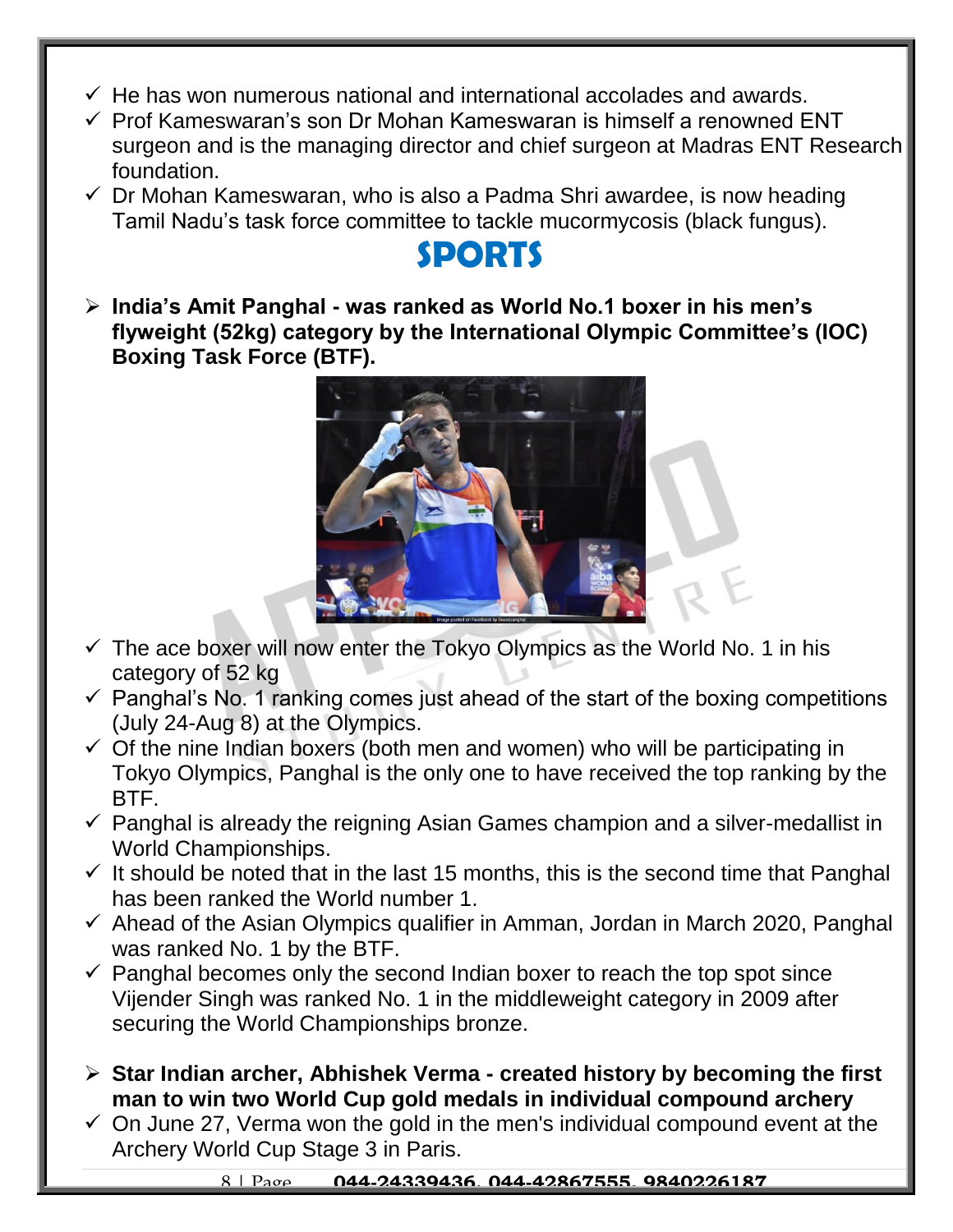

- $\checkmark$  This is India's first medal in the World Cup Stage III and Verma's second individual World Cup gold medal.
- $\checkmark$  Verma had previously won gold at the individual event in Wroclaw in 2015 and also a silver in 2018.
- $\checkmark$  Abhishek Verma also has won two medals at World Cup Finals, a silver in 2015 and bronze in 2018

### **RANKINGS**

- **India – was ranked at 117th spot on 17 Sustainable Development Goals (SDGs) adopted as part of 2030 agenda**
- $\checkmark$  This was revealed by the State of India's Environment Report 2021
- $\checkmark$  Last year, India was ranked at 115<sup>th</sup> place and slipped 2 places this year due to the non-performance related to SDG2, SDG 5 and SDG 9
- $\checkmark$  India is ranked below four South Asian countries Bhutan, Nepal, Sri Lanka and Bangladesh
- $\checkmark$  The overall SDG score of India is 61.9 out of 100.
- $\checkmark$  Among the states, Jharkhand and Bihar are the least prepared to meet the SDGs by 2030
- $\checkmark$  Jharkhand lags in five SDGs while Bihar lags on seven factors
- $\checkmark$  Kerala, Himachal Pradesh and Chandigarh are the states/UTs with the best overall score which are on the path to achieving the SDGs by the target year 2030
- $\checkmark$  The 2030 Agenda for Sustainable Development was adopted by all United Nations Member States in 2015
- $\checkmark$  It provides a shared blueprint for peace and prosperity for people and the planet, for the present and into the future.
- $\checkmark$  There are 17 SDGs which needs an urgent call for action by all countries developed and developing – in a global partnership.

## **INTERNATIONAL DAY**

#### **International Day of Seafarer – June 25**